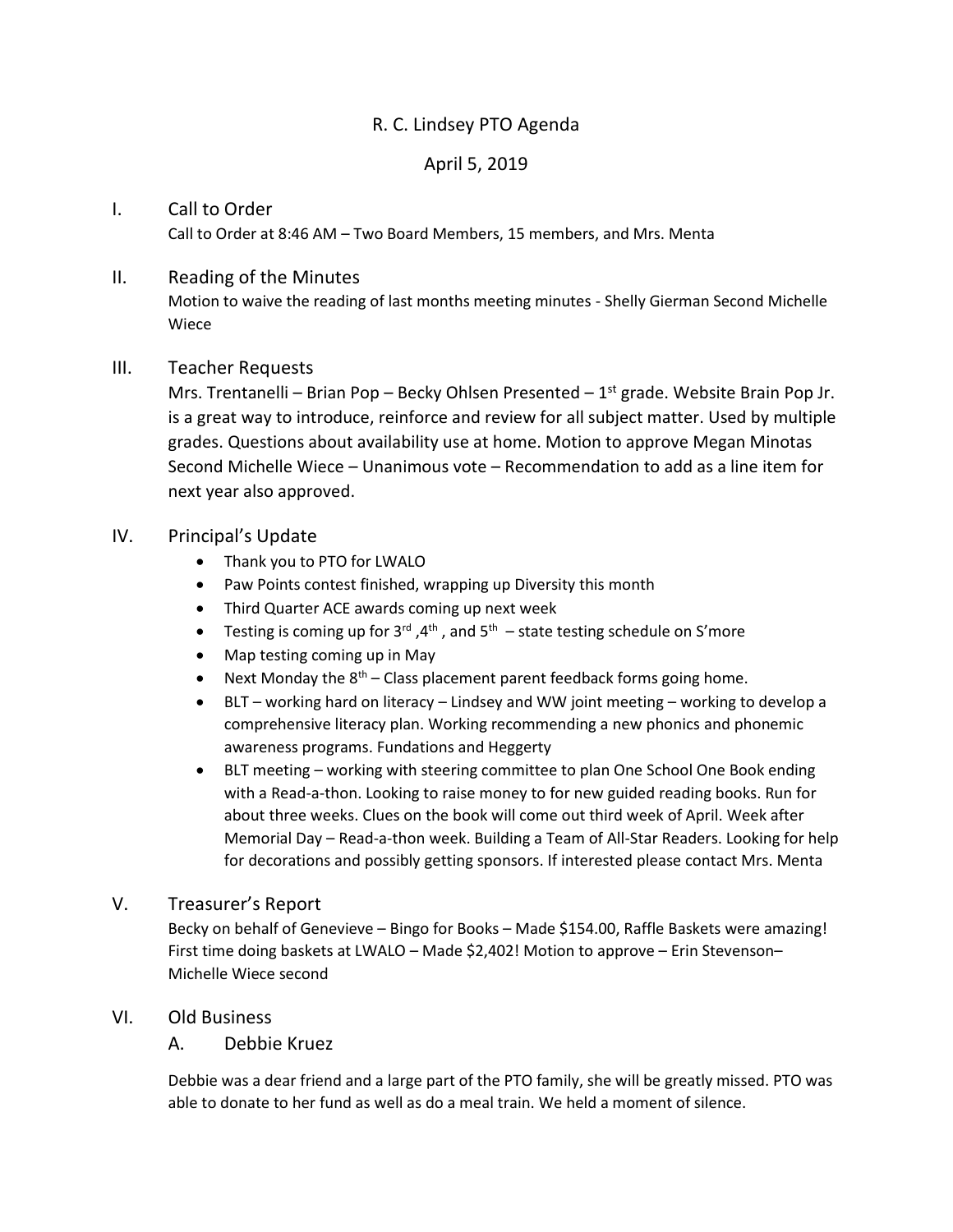- B. PVR New dates on Calendar - $10^{th}$  and 24<sup>th</sup>
- C. Skating Party

It was a good night estimate 50 people came out. Looking at next year possibly not on a school night maybe a little earlier in the evening.

- D. Parent's Night Out Spirit of Clay in Mayfield we had a private room – 15 people or so – it was lovely. Best attended so far.
- E. Family Fun Bingo for Books Well attended and every kid went home with a book or two!
- F. Lunch with a Loved One Danielle Pitcock heads so fun to see families eat together. Amazing job on baskets! Break even on sandwiches. Mrs. Menta, loves it right next to Spring Break
- VII. New Business
	- A. Nominating Committee to present ballot and voting begins Nominating Committee to present next year's slate – Katie Cullis – Treasurer, Lynn Secretary, Michelle Weice VP.
	- B. Committee Reports distributed Due May  $3^{rd}$  Helps plan budgeting and next committee chair.
	- C. Family Fun Movie Night 6:30 PM Showing Meet the Robinsons – bring a camp chair. Free popcorn and juice pouch for all that attend.
	- D. Bus Driver Appreciation Day 4/23 Gift card and candy bar - \$10 - Lauren Boukis is going to take care of it.
	- E. Administrative Professional Day 4/24 Genevieve is bringing lunch to Mrs. Palmer and Mrs. Clucas
	- F. Mother Son Bowling @ Wickliffe Lanes Saturday 4/28 3-5. Pizza, juice, cookies and so much more! Look for a sign up coming home soon. Big Thank you to the Giermans and Wickliffe Lanes!
	- G. Father Daughter Dance @ Orchard Hills Party Center May  $4<sup>th</sup>$ Planning Meeting 6:30, Tuesday April 9<sup>th</sup> in MPR. One price all inclusive. DJ, Photos, Pizza, Slushies, Crafts and more. Look for a hand out coming home soon. A big thank you goes out to Patterson's!
	- H. Book Lunch Bunch

Starts next Friday, April 12<sup>th</sup>. Books went home already. Thank you to all that volunteered to help we have 89 students signed up. Should be fun!

I. Teacher Appreciation Week - What was decided last year- classroom teachers only for room captains – no adopted teachers this year. Room Captains will shower classroom teachers only. Everyone else is getting a bag and partake lunch. PTO will provide lunch one day. Looking for help with making gift bags. Asking for ideas for teachers gifts – need a new Keurig – Motion to buy a Keurig Machine and lots of k-cups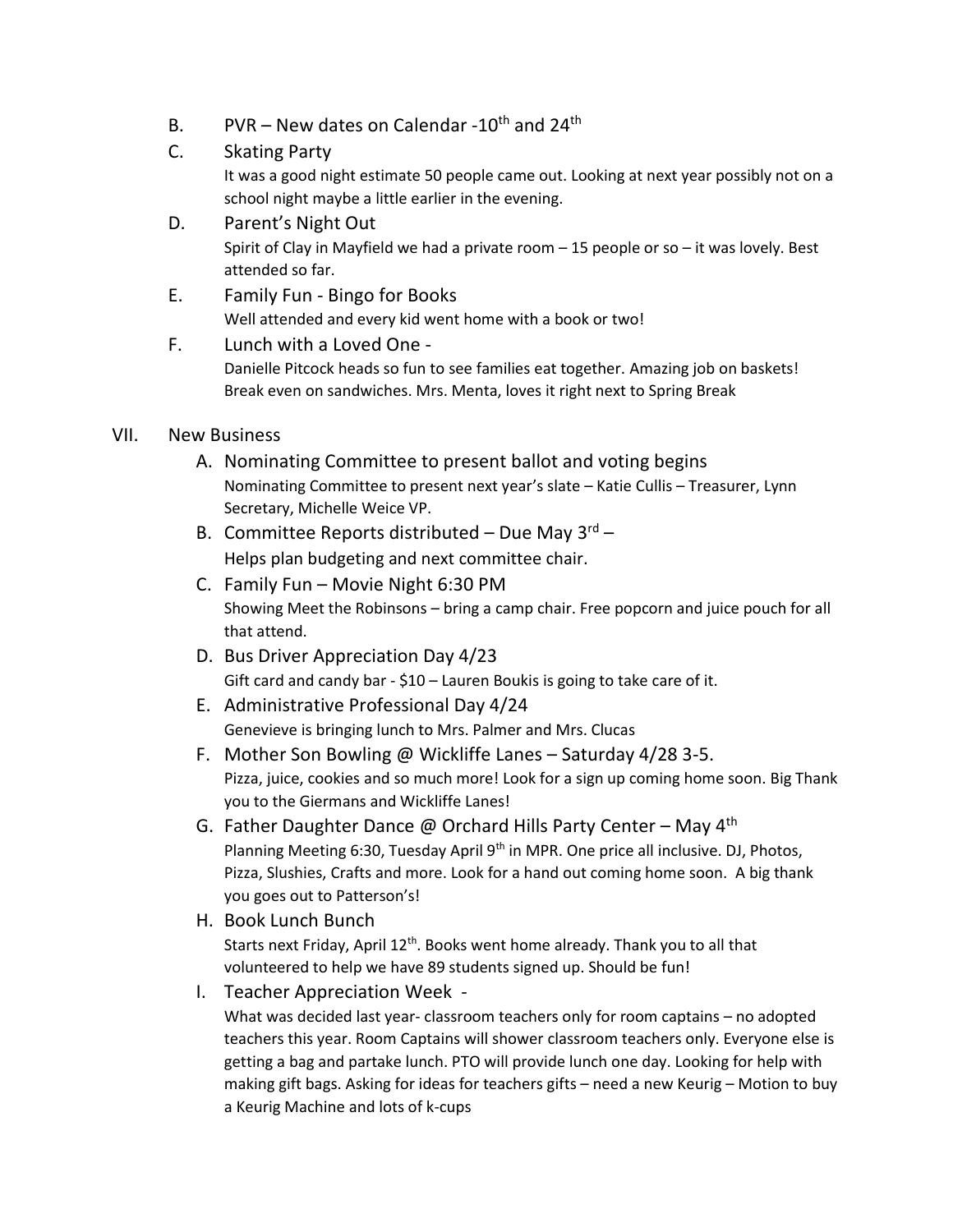J. Testing Snacks

\$200 allocated Snack and drink – Teachers pick when to give them out. Need to buy snacks and count out drinks. Mette Douglas and Megan Minotas will do testing snacks

K. Old Popcorn Machine

Popcorn date is moved - NEW DTE APRIL  $11<sup>th</sup>$  – Old popcorn machine to be sold. Open bidding Starting bid \$75. You will get an email (as long as you are a registered PTO member) and reply to bid.

L. Waldameer Park

Picnic Pavilion Shelter June 29<sup>th</sup> – PTO will provide cookies and water- \$22 all day pass for rides. Sell through may  $10^{th}$ . Tickets good May and June – NOT JULY but is good in August

M. Ballots collected, counted, and results announced – CONGRATULATIONS! VP – Michelle Wiece Treasurer – Katy Cullis Secretary – Lyne Barras

## VIII. Adjournment

Motion to adjourn Kristy Carciopollo- Second Michelle Wiece